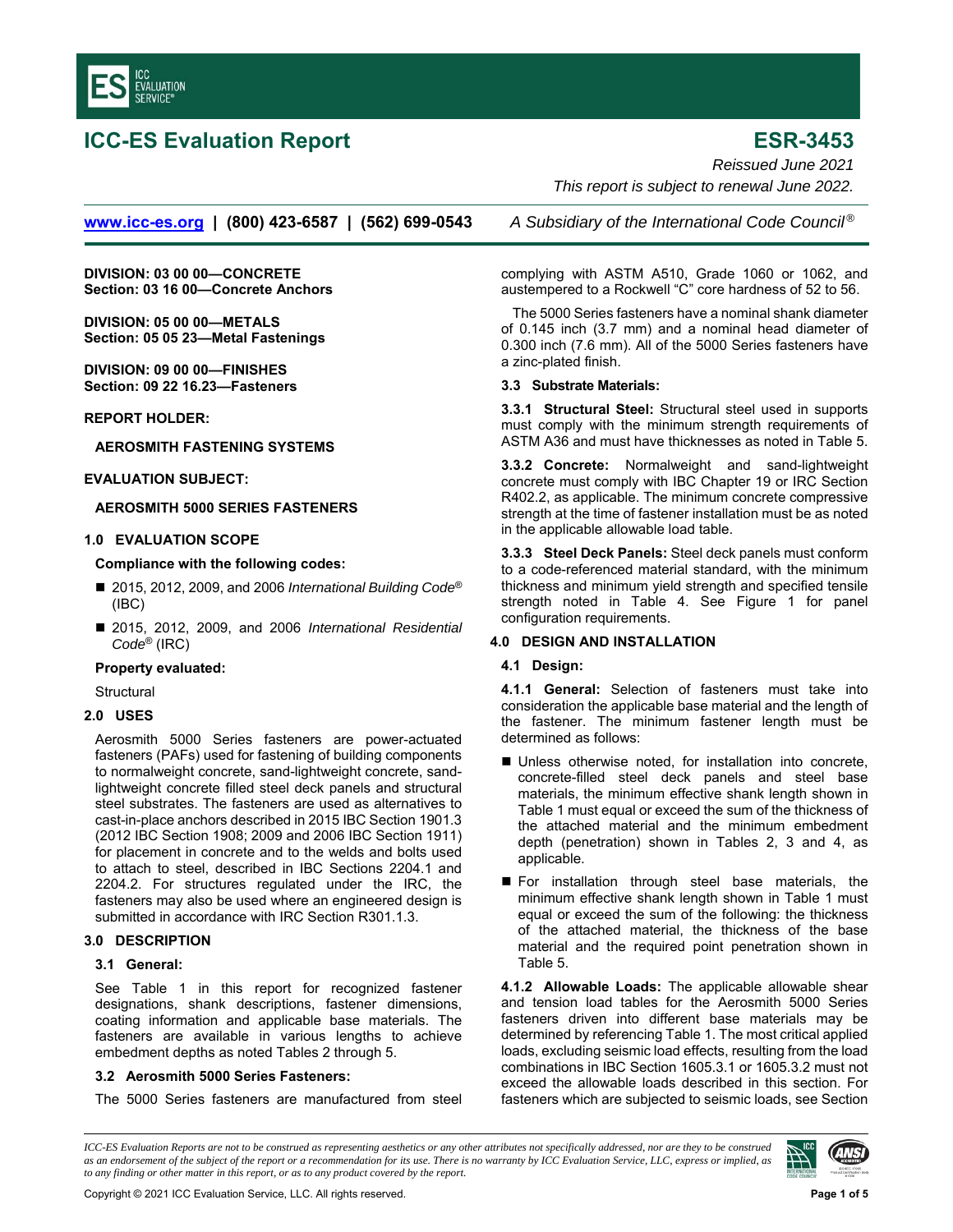4.1.5 for additional information.

The allowable shear and tension (pullout) values in the tables of this report are for use in allowable stress design (ASD). The allowable loads apply to the interaction between the fasteners and the specified base materials only, and limit states such as pull-over and lateral bearing, which are governed by the properties of attached materials, are outside the scope of this report. Design of the connection to the attached material must comply with the applicable requirements of the IBC. When designing the connection of wood members to the base material, the bending yield strength of the PAFs can be assumed to be the same as that of a nail with the same shank diameter. The stress increases and load reductions described in IBC Section 1605.3 are not allowed.

**4.1.3 Combined Loading:** For fasteners subjected to both shear and tension loads, compliance with the following interaction equation must be verified:

 $(p/P_a) + (V/V_a) \le 1$ 

where:

- $p =$  Actual applied tension load on fastener, lbf (N).
- *Pa* = Allowable tension load for the fastener, lbf (N).
- *v* = Actual applied shear load on fastener, lbf (N).
- $V_a$  = Allowable shear load for the fastener, lbf (N).

**4.1.4 Steel-to-steel Connections:** When the Aerosmith 5000 Series fasteners listed in Table 5 are used in connections of two steel elements in accordance with Section E5 of AISI S100-12, connection capacity must be determined in accordance with Sections 4.1.4.1 and 4.1.4.2, as applicable.

**4.1.4.1 Connection Strength - Tension:** To determine tensile connection strength in accordance with Section E5.2 of AISI S100-12, the fastener tension strength, pull-out strength and pull-over strength must be known. These characteristics must be determined as follows:

- **PAF Tensile Strength:** The allowable fastener tension strengths must be calculated in accordance with Section E5.2.1 of AISI S100-12 using a value of 260,000 psi for Fuh.
- **Pull-out Strength:** See Table 5 for available pull-out strengths.
- **Pull-over Strength:** The available pull-over strengths must be calculated in accordance with Section E5.2.3 of AISI S100-12.

**4.1.4.2 Connection Strength - Shear:** To determine shear connection strength in accordance with Section E5.3 of AISI S100-12, the fastener shear strength, bearing and tilting strength, pull-out strength in shear, net section rupture strength and shear strength limited by edge distance must be known. These characteristics must be determined as follows:

- **PAF Shear Strength:** The allowable fastener shear strengths must be calculated in accordance with Section E5.3.1 of AISI S100-12 using a value of 260,000 psi for Fuh.
- **Bearing and Tilting Strength:** The available bearing and tilting strengths must be calculated in accordance with Section E5.3.2 of AISI S100-12.
- **Pull-out Strength in Shear:** The available pull-out strength in shear must be the applicable allowable shear strength from Table 5 or must be calculated in accordance with Section E5.3.3 of AISI S100-12.

**4.1.5 Seismic Considerations:** The fasteners are recognized for use when subjected to seismic loads as follows:

- 1. The Aerosmith 5000 Series fasteners may be used for attachment of nonstructural components listed in Section 13.1.4 of ASCE 7, which are exempt from the requirements of ASCE 7.
- 2. Concrete Base Materials: The fasteners installed in concrete base materials may be used to support acoustical tile or lay-in panel suspended ceiling systems, distributed systems and distribution systems where the service load on any individual fastener does not exceed the lesser of 90 lbf (400 N) or the published allowable load in Tables 2, 3 and 4, as applicable.
- 3. Steel Base Materials: The fasteners installed in steel may be used where the service load on any individual fastener does not exceed the lesser of 250 lbf (1112 N) or the published allowable load shown in Table 5.
- 4. Interior, Nonstructural Walls: For interior, nonstructural walls that are not subject to sustained tension loads and are not a bracing application, the PAFs described in Section 3.0 may be used to attach steel track to concrete or steel in all Seismic Design Categories In Seismic Design Categories D, E, And F, the allowable shear load due to transverse pressure must be no more than 90 pounds (400 N) when attaching to concrete, or 250 pounds (1, 112 N) when attaching to steel. Substantiating calculations are submitted addressing the fastener-to-base-material capacity and the fastener-to-attached-material capacity. Interior nonstructural walls are limited to locations where bearing walls, shear walls or braced walls are not required by the approved plans. The design load on the fastener must not exceed the allowable load shown in Tables 2 through 5, as applicable.

# **4.2 Installation:**

**4.2.1 General:** The fasteners must be installed in accordance with this report and the Aerosmith Fastening Systems installation instructions. A copy of these instructions must be available on the jobsite at all times during installation.

A pneumatic fastening tool, recommended by Aerosmith Fastening Systems, must be used to install the fasteners. The fastener penetration, spacing and edge distances must be as noted in the tables of this report. For fasteners installed into concrete, the fasteners must not be driven until the concrete has reached the designated compressive strength.

**4.2.2 Use with Treated Lumber:** The Aerosmith 5000 Series fasteners described in Table 1 may be used in contact with fire-retardant-treated wood in dry, interior locations only, in accordance with 2015 IBC Section 2304.10.5.4 (2012 and 2009 IBC Section 2304.9.5.4) and Aerosmith's recommendations. Use of fasteners in contact with preservative-treated wood or fire-retardant-treated wood in exterior applications is outside the scope of this report.

# **5.0 CONDITIONS OF USE**

The Aerosmith Fastening Systems Brand 5000 Series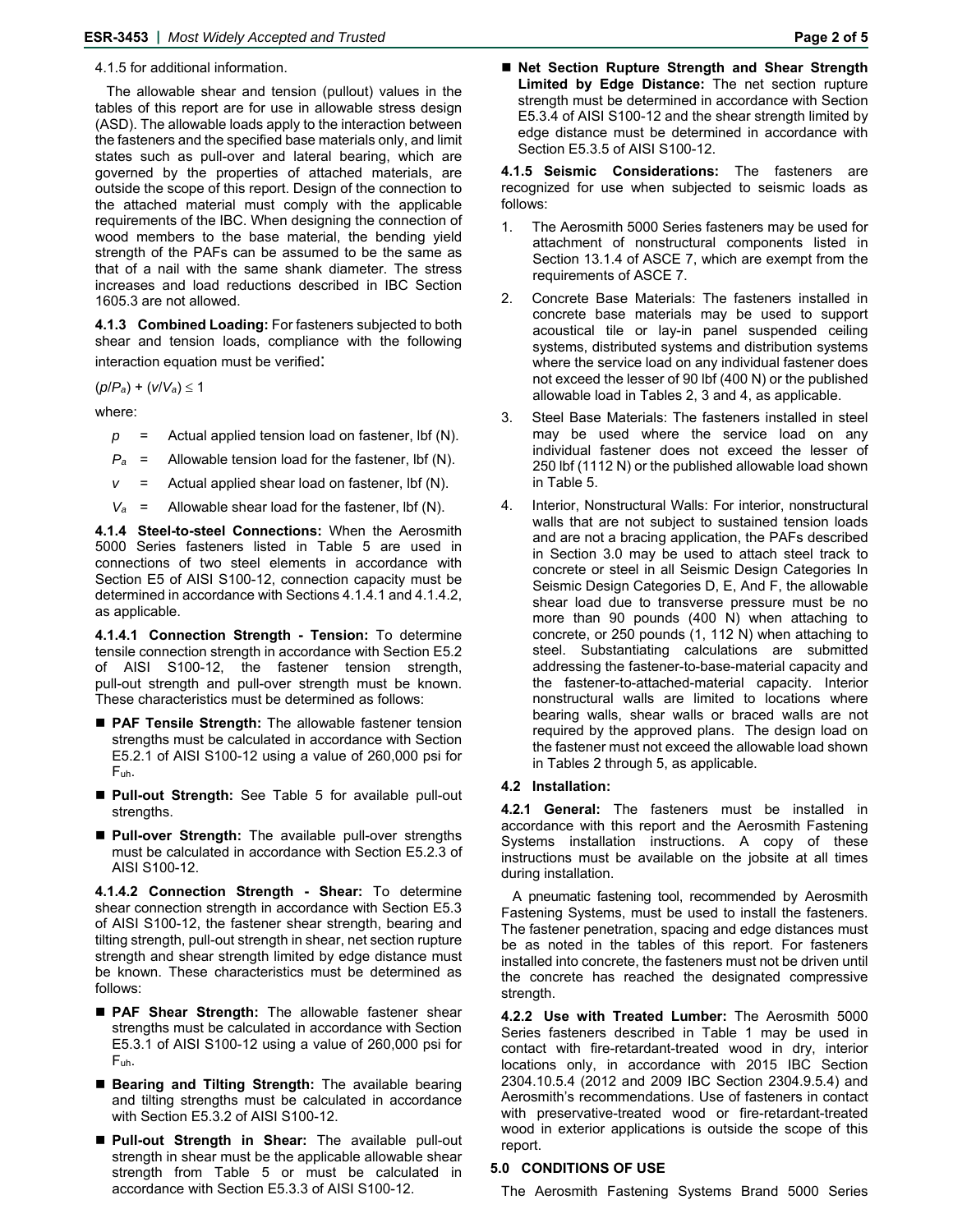fasteners described in this report comply with, or are suitable alternatives to what is specified in, those codes listed in Section 1.0 of this report, subject to the following conditions:

- **5.1** The fasteners must be manufactured and identified in accordance with this report.
- **5.2** Fastener installation complies with this report and Aerosmith Fastening Systems published installation instructions. In the event of a conflict between this report and the published installation instructions, the more restrictive requirements govern.
- **5.3** Calculations demonstrating that the applied loads are less than the maximum allowable loads described in Section 4.1.1 must be submitted to the code official. The calculations must be prepared by a registered design professional where required by the statutes of the jurisdiction in which the project is to be constructed.
- **5.4** For steel-to-steel connections that meet the applicability requirements of Section E5 of AISI S100-12, calculations demonstrating that the available connection strength has been determined in accordance with Section E5 of AISI S100-12 and Section 4.1.4 of this report, and equals to or exceeds the applied load, must be submitted to the code official. The calculations must be prepared by a registered design professional where required by the statutes of the jurisdiction in which the project is to be constructed.
- **5.5** Refer to Section 4.1.5 for seismic considerations.
- **5.6** The minimum concrete thickness must be three times the fastener embedment in concrete, except where noted otherwise in this report.
- **5.7** The use of fasteners is limited to uncracked concrete. Cracking occurs when  $f_t > f_t$  due to service loads or

deformations.

- **5.8** Installation must be limited to dry interior environments, which include exterior walls which are protected by an exterior wall envelope.
- **5.9** Refer to Section 4.2.2 regarding the use of fasteners in contact with preservative-treated or fire-retardanttreated wood.
- **5.10** The Aerosmith 5000 Series fasteners addressed in this report are manufactured under a quality control program with inspections by ICC-ES.

#### **6.0 EVIDENCE SUBMITTED**

Data in accordance with the ICC-ES Acceptance Criteria for Power-actuated Fasteners Driven into Concrete, Steel and Masonry Elements (AC70), dated February 2016.

#### **7.0 IDENTIFICATION**

- **7.1** The containers of the fasteners are labeled with the company name (Aerosmith Fastening Systems); the fastener product name, length, catalog number, and quantity; the evaluation report number (ESR-3453); and the manufacturing date. In addition, the fasteners are identified by marking on the head of each fastener, as shown in Figure 2.
- **7.2** The report holder's contact information is the following:

**AEROSMITH FASTENING SYSTEMS 5621 DIVIDEND ROAD INDIANAPOLIS, INDIANA 46241 (317) 243-5959 www.aerosmithfastening.com** 

| <b>FASTENER</b><br><b>DESIGNATIONS<sup>1</sup></b> | <b>SHANK</b><br><b>TYPE</b> | <b>SHANK</b><br><b>DIAMETER DIAMETER</b><br>(inch) | <b>HEAD</b><br>(inch) | <b>MAXIMUM</b><br><b>POINT</b><br><b>LENGTH</b><br>(inch) | <b>MINIMUM</b><br><b>EFFECTIVE</b><br><b>SHANK</b><br><b>LENGTH (inch)</b> | <b>FASTENER</b><br><b>COATING</b> | <b>APPLICABLE</b><br><b>BASE</b><br><b>MATERIAL</b> | <b>APPLICABLE</b><br><b>LOAD</b><br><b>TABLES</b> |
|----------------------------------------------------|-----------------------------|----------------------------------------------------|-----------------------|-----------------------------------------------------------|----------------------------------------------------------------------------|-----------------------------------|-----------------------------------------------------|---------------------------------------------------|
| 5253                                               |                             |                                                    |                       |                                                           |                                                                            |                                   | Concrete                                            | 2, 3                                              |
| 5323<br>5383                                       | Smooth,                     | 0.145                                              | 0.300                 | 0.280                                                     | Designated<br>shank length                                                 | Zinc                              | Conc.-filled deck                                   |                                                   |
| 5503<br>5633                                       | straight                    |                                                    |                       |                                                           | minus 0.03 inch                                                            |                                   | Steel                                               | 5                                                 |

#### **TABLE 1—FASTENER DESCRIPTIONS AND APPLICATIONS**

For **SI:** 1 inch = 25.4 mm.

1 Only the first numbers, which correspond to specific product lengths are shown. Additional letters and numbers included in the fastener designation to indicate applicable Aerosmith tool, quantity in package, etc., are not shown.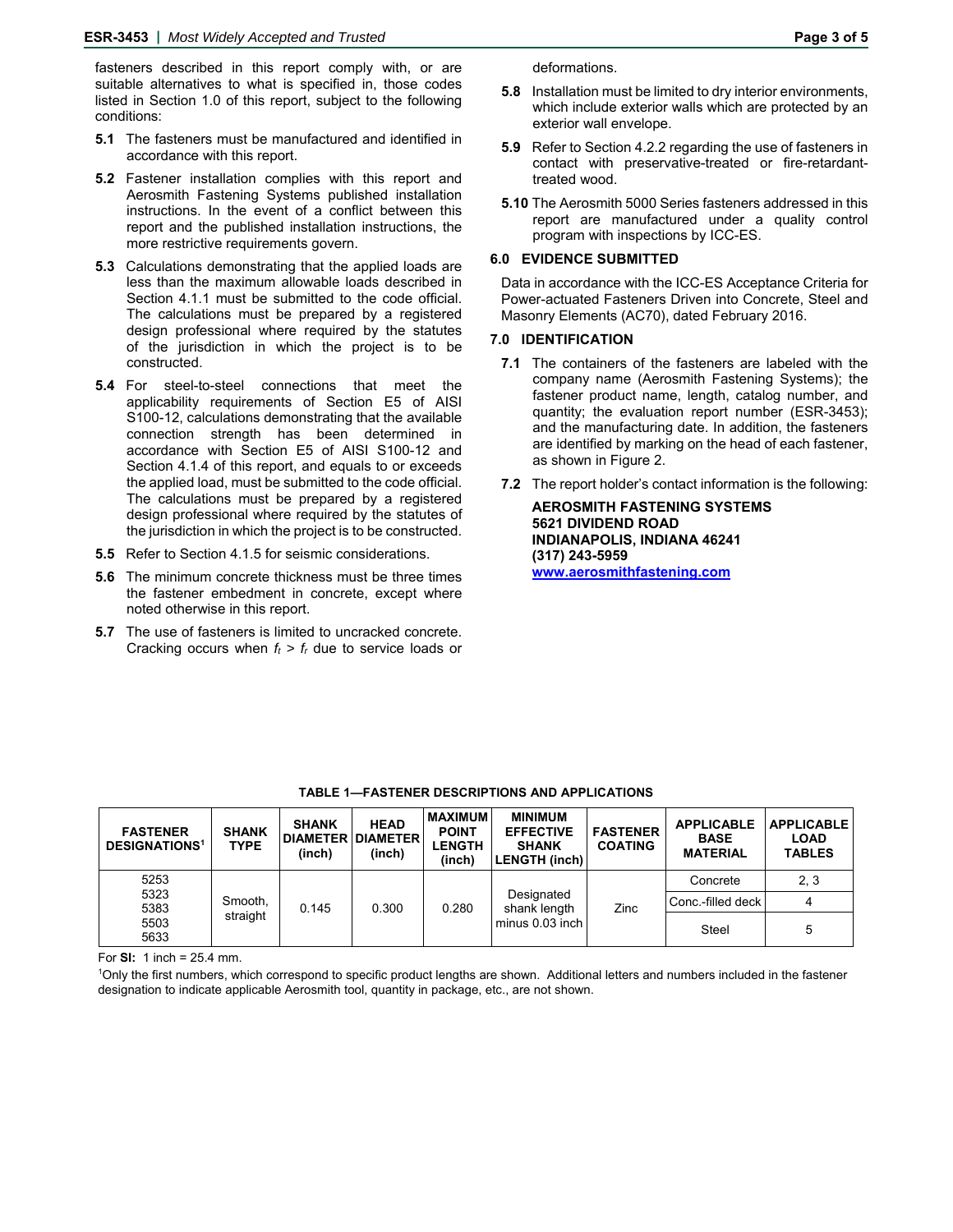| TABLE 2—ALLOWABLE TENSION AND SHEAR VALUES FOR FASTENERS |
|----------------------------------------------------------|
| <b>INSTALLED IN NORMALWEIGHT CONCRETE<sup>1</sup></b>    |

| <b>PART</b><br><b>NUMBER</b><br><b>SERIES</b> | <b>NOMINAL</b><br><b>SHANK</b><br><b>DIAMETER</b><br>(inch) | <b>SHANK</b><br><b>DESCRIPTION</b> | <b>MINIMUM</b><br><b>EMBEDMENT</b><br><b>DEPTH</b><br>(inches) | <b>MINIMUM</b><br><b>SPACING</b><br>(inches) | <b>MINIMUM</b><br><b>EDGE</b><br><b>DISTANCE</b><br>(inches) | <b>ALLOWABLE LOADS (Ibf)</b> |                         |                          |                          |
|-----------------------------------------------|-------------------------------------------------------------|------------------------------------|----------------------------------------------------------------|----------------------------------------------|--------------------------------------------------------------|------------------------------|-------------------------|--------------------------|--------------------------|
| <b>Concrete Compressive Strength:</b>         |                                                             |                                    |                                                                |                                              |                                                              | 2500 psi                     |                         | 4000 psi                 |                          |
|                                               | <b>Load Direction:</b>                                      |                                    |                                                                |                                              |                                                              |                              | <b>Shear</b>            | Tension                  | <b>Shear</b>             |
| $5000^2$                                      | 0.145                                                       | Smooth-straight                    | $^{3}/_{4}$<br>$1^{1}/_{4}$<br>$1^{1/2}$                       | 5.1                                          | 3.2                                                          | 50<br>152<br>159<br>154      | 66<br>166<br>265<br>340 | 100<br>157<br>179<br>209 | 104<br>182<br>267<br>342 |

For **SI:** 1 inch = 25.4 mm, 1 lbf = 4.45 N, 1 psi = 6.89 kPa.

1 The fasteners must not be driven until the concrete has reached the designated minimum compressive strength. Minimum concrete thickness must be three times the fastener embedment into the concrete. 2

<sup>2</sup>See Table 1 for specific applicable fasteners.

| <b>PART</b><br><b>NUMBER</b><br><b>SERIES</b> | <b>NOMINAL</b><br><b>SHANK</b><br><b>DIAMETER</b> | <b>SHANK</b><br><b>DESCRIPTION</b> | <b>MINIMUM</b><br><b>EMBEDMENT</b><br><b>DEPTH</b> | <b>MINIMUM</b><br><b>SPACING</b><br>(inches) | <b>MINIMUM EDGE</b><br><b>DISTANCE</b><br>(inches) | <b>ALLOWABLE LOADS</b><br>(lbf) |                          |  |
|-----------------------------------------------|---------------------------------------------------|------------------------------------|----------------------------------------------------|----------------------------------------------|----------------------------------------------------|---------------------------------|--------------------------|--|
|                                               | (inch)                                            |                                    | (inches)                                           |                                              |                                                    | Tension                         | Shear                    |  |
| $5000^2$                                      | 0.145                                             | Smooth-straight                    | $^{3}/_{4}$<br>$1^{1}/_{4}$<br>$1^{1/2}$           | 4                                            | 3.2                                                | 167<br>200<br>333<br>391        | 179<br>228<br>400<br>410 |  |

#### **TABLE 3—ALLOWABLE TENSION AND SHEAR VALUES FOR FASTENERS INSTALLED IN MINIMUM 3000 psi SAND-LIGHTWEIGHT CONCRETE1**

For **SI:** 1 inch = 25.4 mm, 1 lbf = 4.45 N, 1 psi = 6.89 kPa.

1 The fasteners must not be driven until the concrete has reached the designated minimum compressive strength. Minimum concrete thickness must be three times the fastener embedment into the concrete. 2 <sup>2</sup>See Table 1 for specific applicable fasteners.

| TABLE 4—ALLOWABLE TENSION AND SHEAR VALUES FOR FASTENERS                                  |
|-------------------------------------------------------------------------------------------|
| INSTALLED THROUGH METAL DECK INTO MINIMUM 3000 psi SAND-LIGHTWEIGHT CONCRETE <sup>1</sup> |

| <b>PART</b><br><b>NUMBER</b><br><b>SERIES</b> | <b>NOMINAL</b><br><b>SHANK</b><br><b>DIAMETER</b><br>(inch) | <b>SHANK</b><br><b>DESCRIPTION</b> | <b>MINIMUM</b><br><b>EMBEDMENT</b><br><b>DEPTH</b> (inches) | <b>MINIMUM</b><br><b>SPACING</b><br>(inches) | <b>ALLOWABLE LOADS (Ibf)</b> |                                                        |  |
|-----------------------------------------------|-------------------------------------------------------------|------------------------------------|-------------------------------------------------------------|----------------------------------------------|------------------------------|--------------------------------------------------------|--|
|                                               |                                                             | Deck Type:                         |                                                             |                                              |                              | <b>3-INCH DEEP W TYPE</b><br>STEEL DECK <sup>2,3</sup> |  |
|                                               | <b>Fastener Location:</b>                                   | <b>Lower Flute</b>                 |                                                             |                                              |                              |                                                        |  |
|                                               |                                                             |                                    |                                                             |                                              |                              |                                                        |  |
|                                               |                                                             | <b>Load Direction:</b>             |                                                             |                                              | <b>Tension</b>               | <b>Shear</b>                                           |  |

For **SI:** 1 inch = 25.4 mm, 1 lbf = 4.45 N, 1 psi = 6.89 kPa.

The fasteners must not be driven until the concrete has reached the designated minimum compressive strength.<br><sup>2</sup>The fastener must be installed through the lower flutes of the metal deck with a minimum edge distance of 11/ The fastener must be installed through the lower flutes of the metal deck with a minimum edge distance of 1 $\%$ inches from the edge of the steel deck web and 4 inches from the end of the deck. Concrete thickness above the deck must be a minimum of 31 /2 inches. See Figure 1 of this report. 3

 $3$ The steel deck must be configured as shown in Figure 1, have a minimum base-metal thickness of 0.035 inch, and have a minimum yield strength of 50 ksi and a minimum tensile strength of 65 ksi. 4

See Table 1 for specific applicable fasteners.